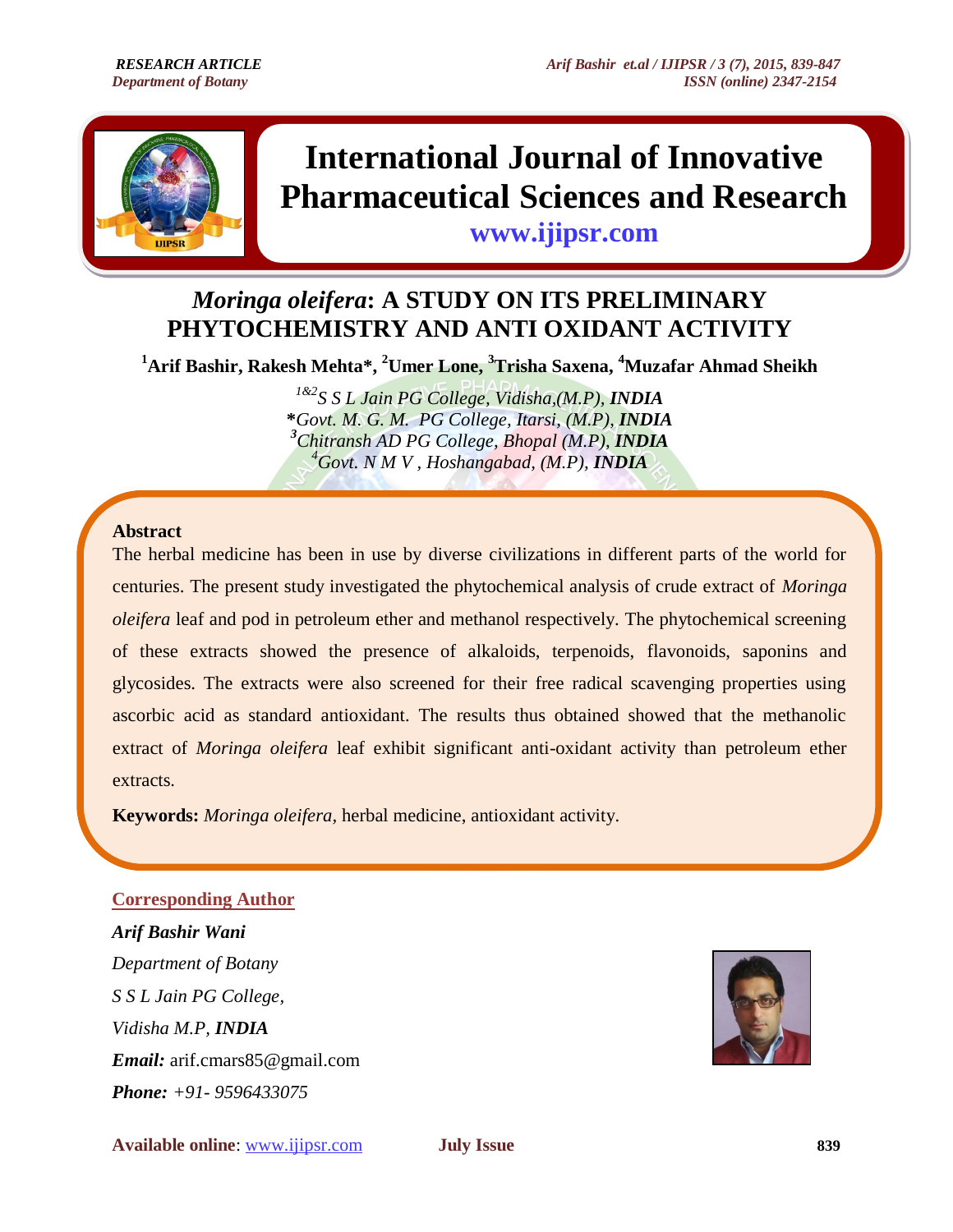# **INTRODUCTION**

In India and other countries of the world, phytomedicines have been used since time immemorial to treat various ailments long before the introduction of modern medicine. Herbal medicines are still widely used in many parts of the world especially in areas where people do not have access to modern medicines [1,2]. Moreover in most Asian countries where herbal medicines are still heavily relied upon because of high cost of chemotherapeutic drugs, there is a need for scientific research to determine the biological activities of medicinal plants. The findings obtained from such research may lead to the validation of traditionally used medicinally important plants and enable full usage of the properties of these plants.

Natural products or phytochemicals are still recognized as one of the most important resources of bioactive compounds [4]. Phytochemicals are chemical compounds that are naturally found in plant. They are responsible for the colour and organoleptic properties of the plant [5]**.** It is also referred to as those chemicals that may have biological significance but are not established as an essential nutrient in plant [6]**.** Medicinal plants are the richest bio-resource of drugs of traditional systems of medicine, modern medicines, nutraceuticals, food supplements, folk medicines, pharmaceutical intermediates and chemical entities for synthetic drugs. Extraction (as the term is pharmaceutically used) is the separation of medicinally active portions of plant (and animal) tissues using selective solvents through standard procedures. Extraction methods used pharmaceutically involves the separation of medicinally active portions of plant tissues from the inactive/inert components by using selective solvents. During extraction, solvents diffuse into the solid plant material and solubilize compounds with similar polarity [7]. The extract thus obtained, after standardization, may be used as medicinal agent and contains complex mixture of many medicinal plant metabolites, such as alkaloids, glycosides, terpenoids, flavonoids and lignans [8]. Antioxidant compounds are playing an important role in health protecting factor. Most of the antioxidant compounds in a typical diet are derived from plant sources and belong to various classes of compounds with a wide variety of physical and chemical properties. Some compounds, such as gallates, have strong antioxidant activity, while others, such as the mono-phenols are weak antioxidants. The main characteristic of an antioxidant is its ability to trap free radicals. Highly reactive free radicals and oxygen species are present in biological systems from a wide variety of sources. These free radicals may oxidize nucleic acids, proteins, lipids or DNA and can initiate degenerative disease. Antioxidant compounds like phenolic acids, polyphenols and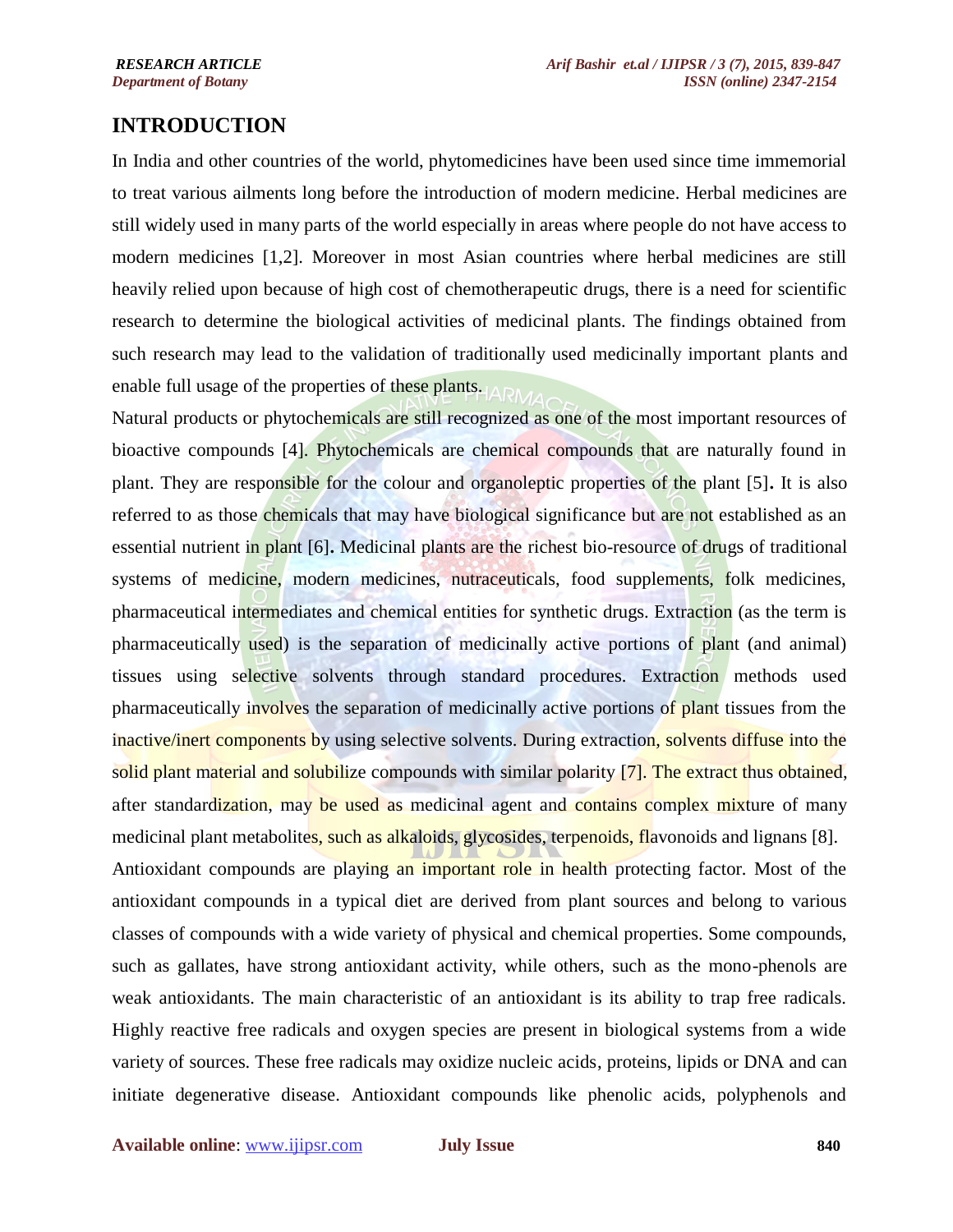flavonoids scavenge free radicals such as peroxide, hydroperoxide or lipid peroxyl and thus inhibit the oxidative mechanisms that lead to degenerative diseases [9]. Thus interest in natural antioxidant has increased considerably. Nowadays, it is well known that natural antioxidants extracted from herbs and spices having high antioxidant properties and are used in many food applications [10]. Natural antioxidants from plant sources are potent and safe due to their harmless nature; wild herbs have their antioxidant properties [11]**.** One of such plants of medicinal value is *Moringa olifera,* belonging to the family Moringaceae, commonly known as 'sahajan' in Hindi, Horse radish in English. It is a small, fast, growing, evergreen, or deciduous tree that usually grows upto 10 or 12 m in height. It is distributed among Sub Himalayan Tracts, Assam, Bengal and Peninsular India[12]. Various properties are attributed to it like antispasmodic, diuretic, anti-diabetic, anti-inflammatory, anti-arthritic etc. [13]

# **MATERIALS AND METHODS**

#### **Collection of plant material**

The leaves and pods of *Moringa oleifera* were collected in the month of October November from the surroundings of Bhopal and were identified by Dr Rakesh Mehta H.O.D Botany Govt M. G. M. College Itarsi Bhopal. The plant parts were shade dried and turned into powdered form by means of grinder.

#### **Preparation of Extracts**

The dried powder of pods and leaves were continuously refluxed with petroleum ether and methanol respectively using Soxhlet apparatus. The extracts were dried under reduced pressure using rotary evaporator to get the crude. It was stored below 4°C until further used, when needed the extract was suspended/dissolved in the desired solvent and was then further subjected to **LJIPSR** phytochemical studies.

#### **Phytochemical Screening**

The phytochemical screening was performed using standard procedures [14].

#### **Determination of anti oxidant activity**

#### **DPPH Radical Scavenging Assay**

The DPPH assay of *Moringa oleifera* extract was determined by the method as reported by *Floegel et. al., 2011* [15]. The procedure involved UV-spectrophotometric determination. Three solutions i.e. Standard, Test and Control were Prepared.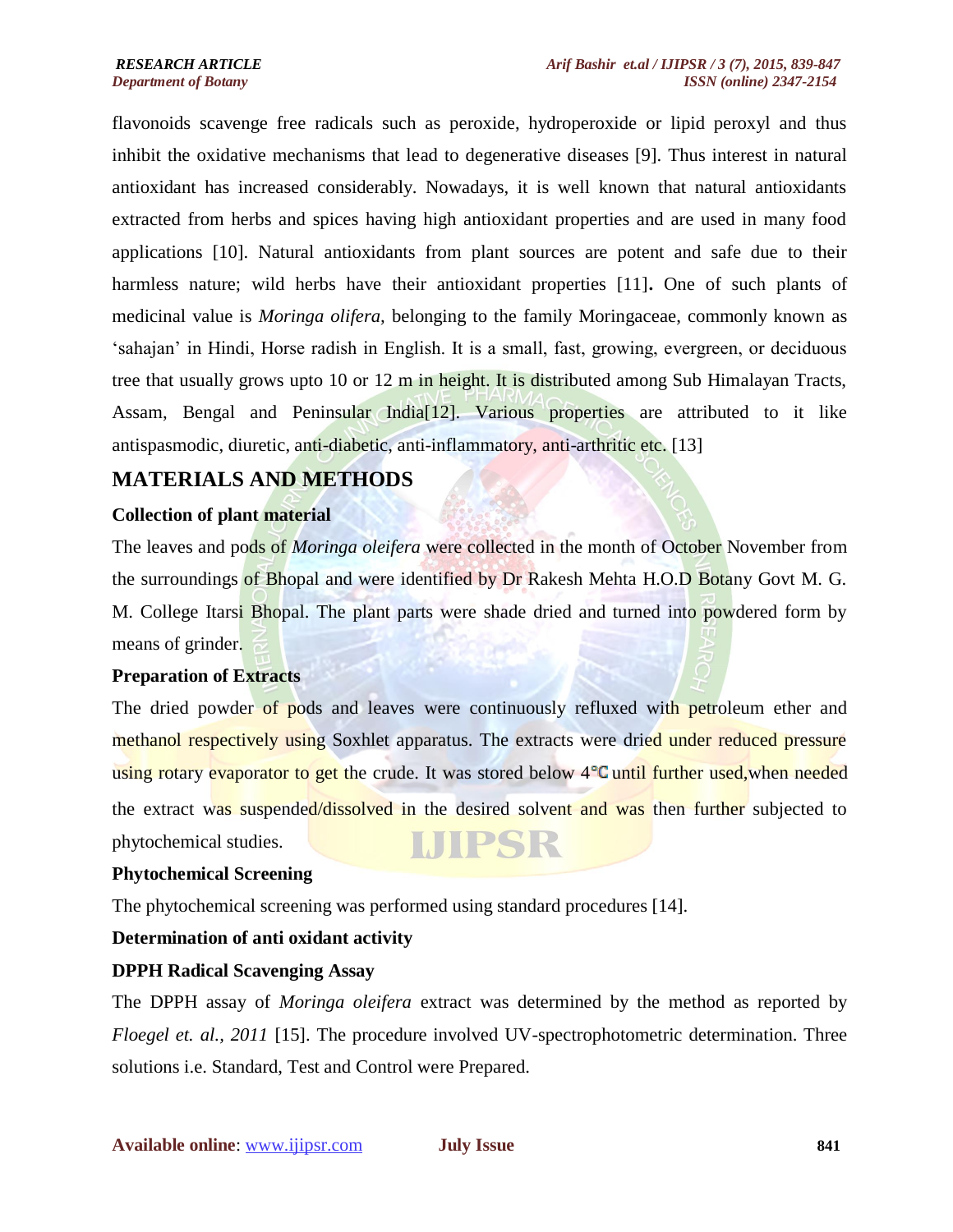#### **Preparation of Standard Ascorbic acid solutions**

Different solutions  $(1 - 10\mu\text{g/ml})$  of the ascorbic acid were Prepared in methanol. 1.5 ml of each solution of ascorbic acid were mixed with 1.5 ml of 200 $\mu$ M DPPH solution and incubated for 30 min at room temperature in dark. Absorbance of each solution was taken after 30 min against methanol (as blank) at 517 nm.

#### **Preparation of Test solutions**

Different solutions of the extract were Preparedd in methanol to give concentrations (10 - 100µg/ml). 1.5 ml of each solution of *Moringa olifera* extract was mixed with 200 µM DPPH solution and incubated for 30 min at room temperature in dark. Absorbance of each solution of *Moringa olifera* extract was taken after 30 min against methanol (as blank) at 517 nm.

#### **Preparation of Control solution**

For control, 1.5 ml of methanol was mixed with  $200 \mu M$  DPPH solution and incubated for 30 min at room temperature in dark. Absorbance of the control was taken after 30 min against methanol (as blank) at 517 nm.

Percentage antioxidant activity of plant extract and Ascorbic acid was calculated by using formula:

$$
I\% = \frac{Ac - (At - Ab)}{Ac} \times 100
$$

Where,

| $I\%$ | E.  | <b>Percentage inhibition</b>                                          |
|-------|-----|-----------------------------------------------------------------------|
| Ac    | $=$ | Absorbance of control (methanol and 200 µM DPPH solution)             |
| At    | $=$ | Absorbance of ascorbic acid/plant extract with 200 µM DPPH            |
|       |     | solution after 30 min.                                                |
| Ab    |     | Absorbance of ascorbic acid/plant extract without 200 µM DPP solution |

## **RESULTS AND DISCUSSIONS**

#### **Phytochemical Screening**

The phytochemical screening of the extracts revealed the presence of following bioactive compounds as given in Table 1. These are the phytochemicals which are essential in many medicinal plants responsible for the antioxidant property either by scavenging free radicals or by preventing their formation. The reported medicinal property of the plant might be due to the presence of these bioactive components [16].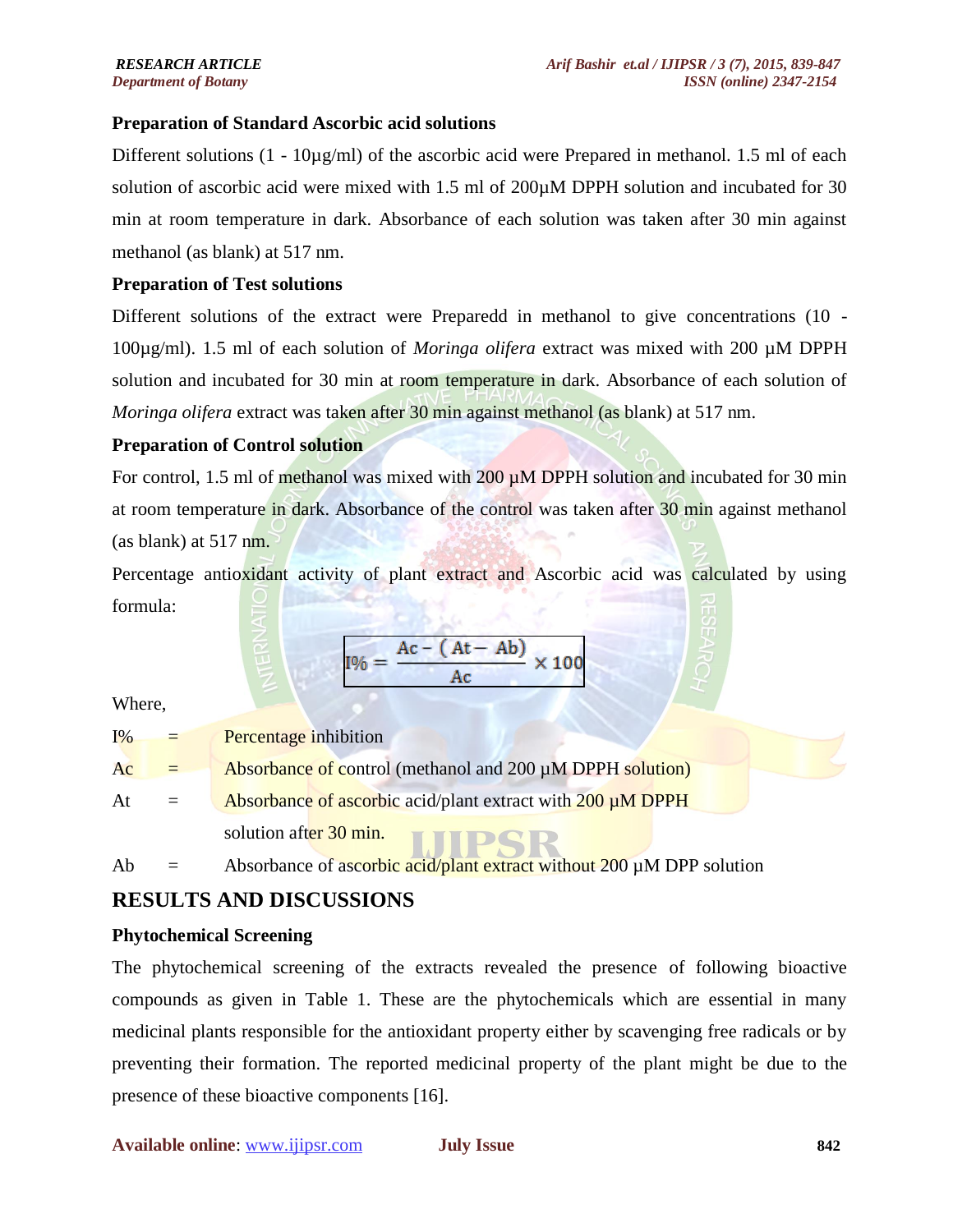| Phytochemicals        | <b>Tests</b>                       | Pet ether extract |                | <b>Methanolic extract</b> |                    |
|-----------------------|------------------------------------|-------------------|----------------|---------------------------|--------------------|
|                       |                                    | <b>POD</b>        | <b>LEAVES</b>  | <b>POD</b>                | <b>LEAVES</b>      |
|                       | Mayer's Test                       |                   |                |                           | $\, +$             |
| Alkaloids             | Wagner's Test                      |                   |                |                           | $\ddot{}$          |
|                       | Hager's Test                       |                   |                |                           | $\ddot{}$          |
|                       | Salkowski test                     |                   |                | $\mathrm{+}$              | $\hbox{ }$         |
| Terpenoids            | Libermann<br><b>Burchards Test</b> | <b>PHAR</b>       |                | ┿                         | $\,+\,$            |
| Flavonoids            | <b>Lead Acetate</b><br>Test        |                   |                | $^{+}$                    | $^{+}$             |
|                       | Alkaline reagent<br>test           |                   |                |                           | $\,+\,$            |
|                       | Molish test                        | $\pm$             |                |                           | $\ddot{}$          |
| Carbohydrates         | Fehling's Test:                    |                   |                |                           | $\ddot{}$          |
|                       | <b>Breford's Test</b>              |                   |                |                           | $^{+}$             |
| Glycosides            | <b>Killer Killians</b><br>test     |                   |                | īΤ                        | $\hspace{0.1mm} +$ |
|                       | Legal's Test                       |                   |                | $\ddot{}$                 | $\ddot{}$          |
| Tannins and           | FeCl <sub>3</sub> test             |                   |                |                           | $\ddot{}$          |
| phenolic<br>compounds | <b>Lead Acetate</b><br><b>Test</b> |                   | $\mathrm{+}$   | $\ddot{}$                 | $\pm$              |
|                       | <b>Gelatin Test</b>                | $^{+}$            | $\overline{+}$ | $\overline{+}$            | $\overline{+}$     |
| <b>Saponins</b>       | <b>Froth</b> test                  | $\ddot{}$         |                | $^{+}$                    |                    |
| Amino acid            | <b>Biuret's Test</b>               |                   |                | $\ddot{}$                 |                    |
| Proteins              | Ninhydrin test                     |                   |                | $\overline{+}$            |                    |

#### **Table 1: The phytochemical screening of the extracts revealed the presence of following bioactive compounds**

 $+=$  Presence,  $=$   $=$  Absence

#### **Anti oxidant Activity**

## **Free radical scavenging assay (DPPH assay)**

The DPPH radical reacts with suitable reducing agents losing color stoichometrically with the number of electrons consumed, which is measured spectrophotometrically at 517 nm. The obtained results of the different extracts of *Moringa oleifera* plant are shown below. The order of the scavenging activity of different extracts of *Moringa oleifera* was found to be methanolic leaf extract (IC<sub>50</sub> 27.42 µg/ml) > methanolic pod extract (IC<sub>50</sub> 60.41 µg/ml) > petroleum ether leaf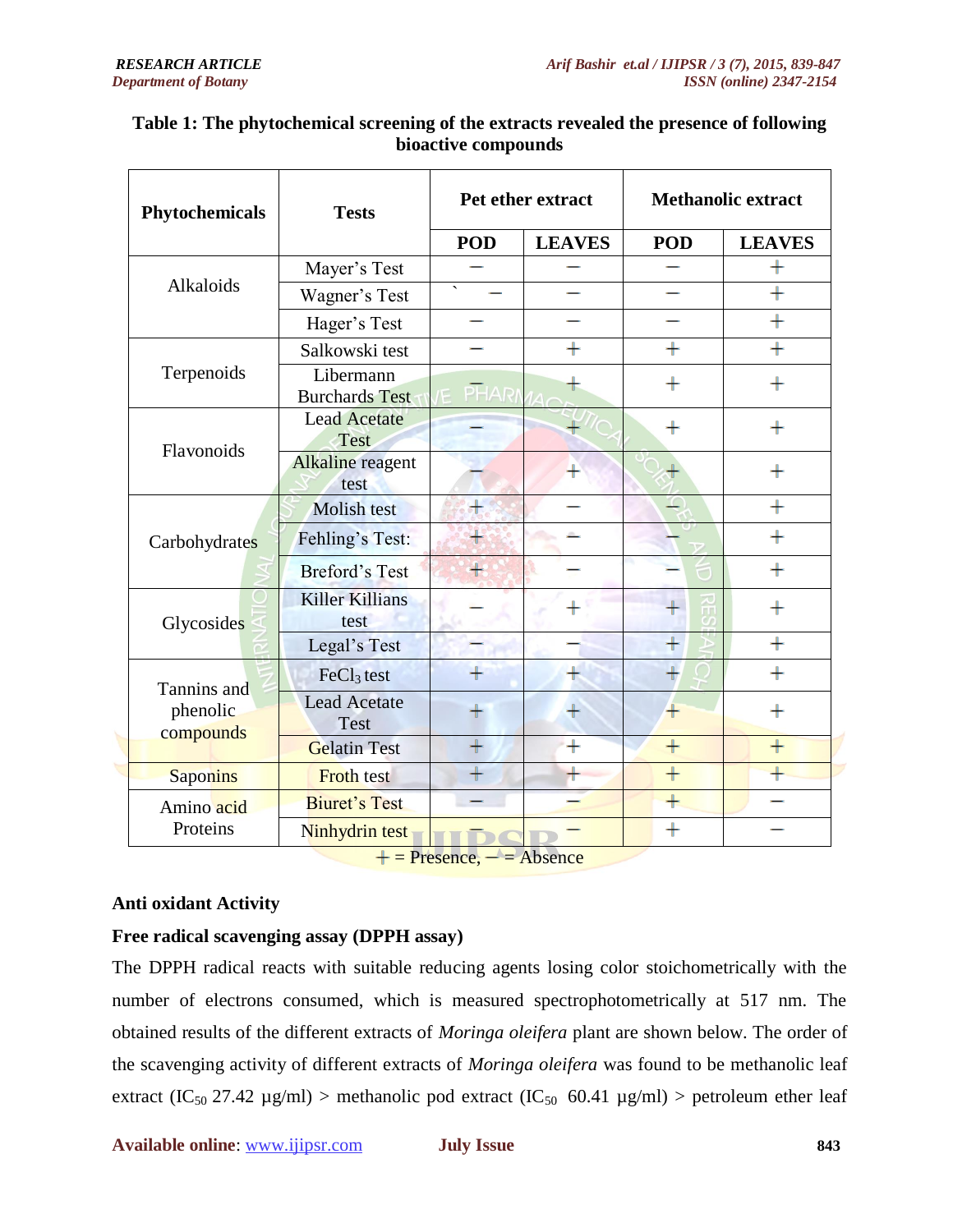extract (IC<sub>50</sub> 143.35 µg/ml) > petroleum ether pod extract(IC<sub>50</sub> 214.61 µg/ml). The scavenging effect was compared to that of the standard ascorbic acid with  $IC_{50}$  value18.53 µg/ml. The results thus obtained suggest that methanolic extracts have the proton donating ability and can serve as free radical inhibitors or scavenger or exhibit significant DPPH radical inhibition than the petroleum ether extracts.



**Fig.1: Standard curve of ascorbic acid. Graph represent regression curve of Ascorbic acid by DPPH assay method.**



**Fig.2: Graph represent regression curve of Pet ether Pod Extract by DPPH assay method**



**Available online**: www.ijipsr.com **July Issue 844 Fig.3: Graph represent regression curve of Pet ether leaf Extract by DPPH assay method**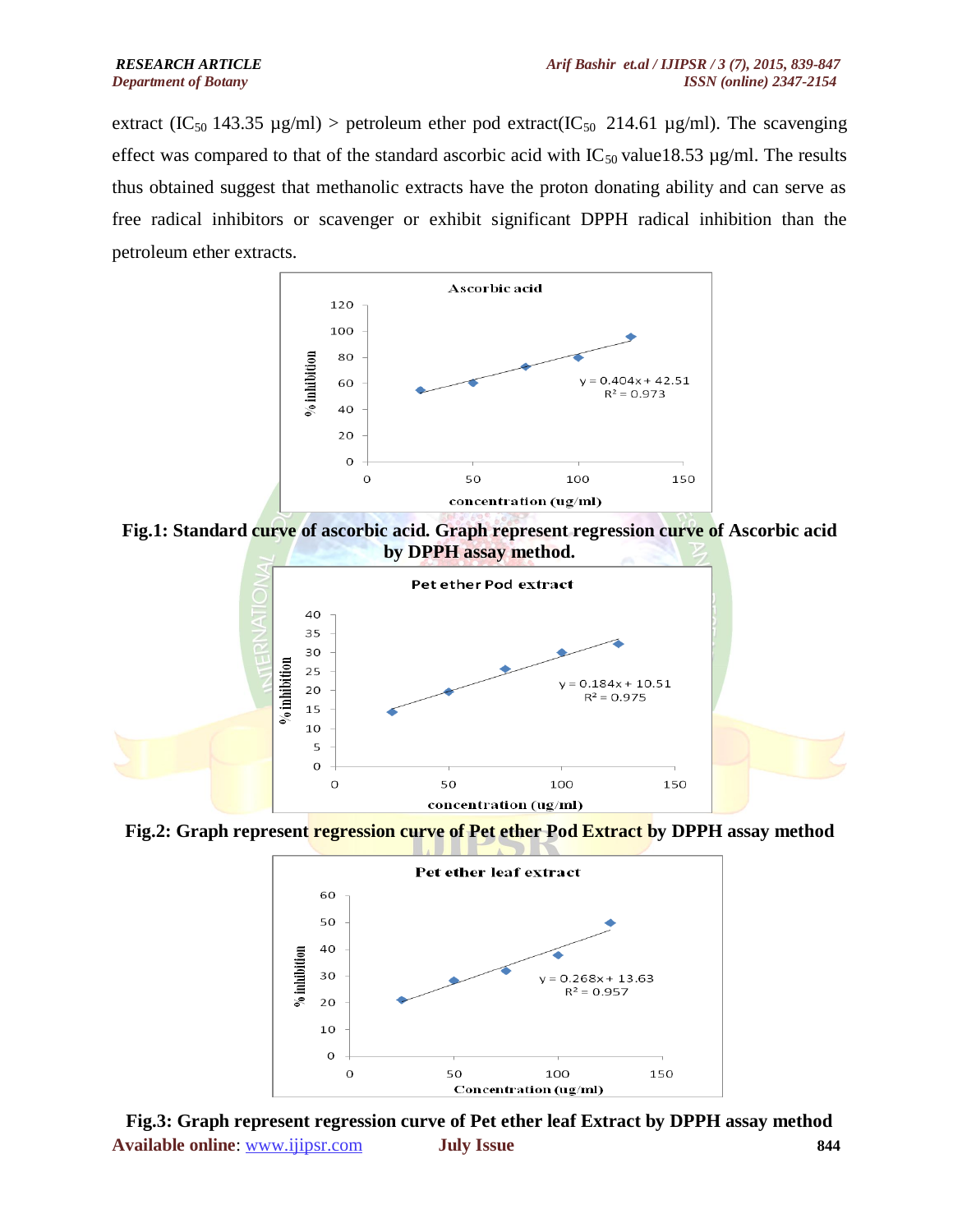





# **Fig.5: Graph represent regression curve of Methanolic leaf Extract by DPPH assay method CONCLUSION**

The present study indicated that all the essential bioactive compounds such as flavonoids, terpenoids, alkaloids, polyphenols etc are present in the *Moringa oleifera* leaf extracts. It was also evident that the methanolic extract of leaf exhibited potent antioxidant activity than other extracts of the plant. Thus the free radical scavenging ability of *Moringa oleifera* leaf will provide good health benefits to the humans. The antioxidants act as defense mechanism that protects against oxidative damage, and include compounds to remove or repair damaged molecules and sufficient intake of antioxidants is supposed to protect against diseases. The phytochemical antioxidants have potent potential to neutralize free radicals or oxidants responsible for the cell damage. Thus the present study scientifically validates the use of *Moringa oleifera* leaf for making different medicinal preparations for treating different ailments of our body.

# **ACKNOWLEDGEMENT**

The authors gratefully acknowledge Pinnacle Biomedical Research Institute Bhopal M.P which provided us the platform to carry out our research work efficiently. We also acknowledge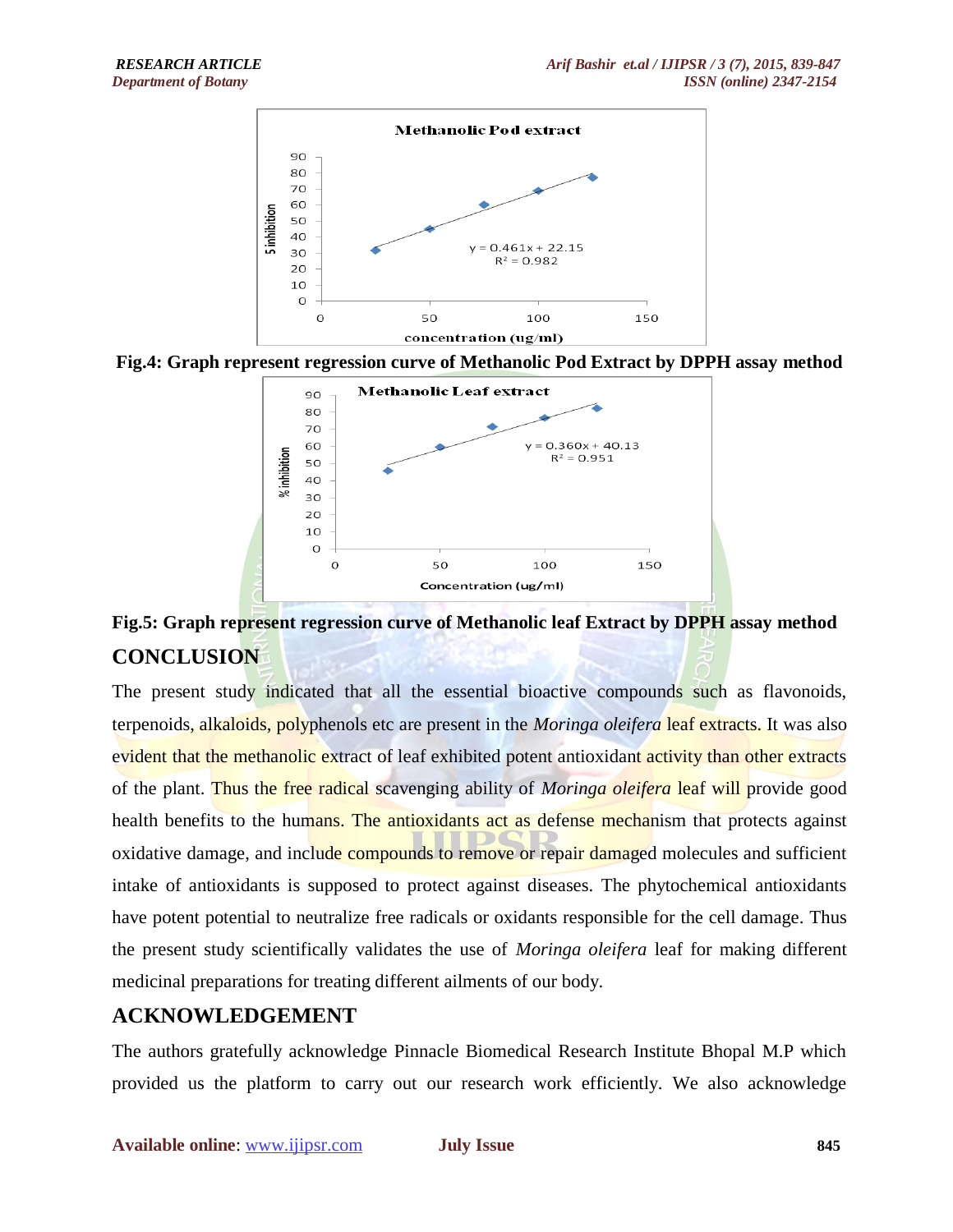Department of Botany S S L Jain PG College Vidisha to provide us the kind cooperation to carry out the research.

# **REFERENCES**

- **1. Hoareau, L. and Da Silva, E. J. (1999)** Medicinal plants: A Re-emerging Health Aid. Electronic J Biotech. 2(2)
- **2. Ajibad,L.T., Fatoba, P.O., Raheem, U.A. and Odunuga, B.A.( 2005 )** Ethnomedicine and primary healthcare in Ilorin, Nigeria. Ind. J. Trad. Knowl. 4(2): 150-158.
- **3. Adde-Mensah, I. (1992) .**Towards a rational scientific basis for herbal medicine: a phytochemist"s two decades contribution. Ghana University Press , Accra.
- **4. Massuo J. Kato and John M. Pezzuto**. Phytochemistry and Pharmacogonosy. Encyclopedia of life support systems.
- **5. Liu R (2004),** "Potential Synergy of phytochemicals in Cancer prevention.Mechanism of action", The Journal of Nutrition, Vol. 134, pp. 3479-3485.
- **6. Brow K and Arthur J (2001), "Selenium, selenoproteins and human", A review: Public** health Nutrition, Vol. 4, pp. 9-593.
- **7. Ncube NS, Afolayan AJ, Okoh AI 2008**. Assessment techniques of antimicrobial properties of natural compounds of plant origin: current methods and future trends. African Journal of Biotechnology 2008; 7 (12): 1797-1806.
- **8. Handa SS, Khanuja SPS, Longo G, Rakesh DD 2008**. Extraction Technologies for Medicinal and Aromatic Plants. International centre for science and high technology, Trieste, 2008, 21-25.
- **9. Aruna Prakash, PhD, Fred Rigelhof and Eugene MIller, PhD**. Antioxidant Activity. Mendallion Labaratories Analytical Progress.
- **10. Hirasa K. and Takemasa M.** Spice Science Technology. Marcel Dekker: New York.1998.
- **11. Lee Koon, J. and Min, DB**. Comp. Rev. Food. Sci. Food Safety, 2004; 3: 21-27.
- **12. R.K. Gupta**. *Medicinal & Aromatic Plants*. CBS publishers & distributors, **2010**, 151- 152.
- **13. K.M. Nadkarni**. *Indian Materia Medica*. Bombay Popular Prakashan, **2009**, Vol.I, 811- 816.
- **14. Kokate C.K, Purohit A.P and Gokhale S.B 2006**. Pharmacogonosy. 23Ed. Nirali

**Available online**: www.ijipsr.com **July Issue 846**